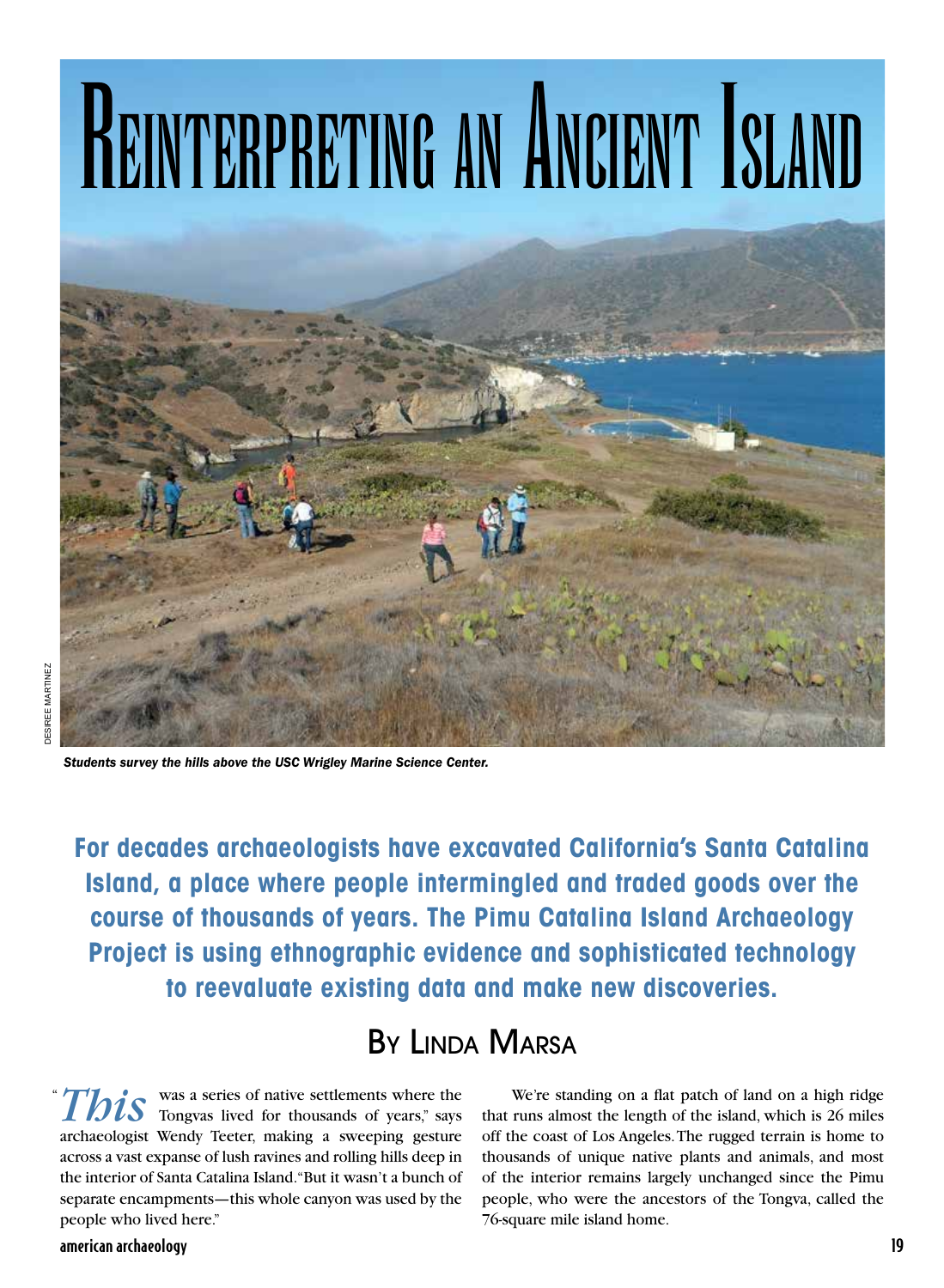

*Wendy Teeter (right) and several students record rock art located in one of the island's many drainages.*

We had driven up here one hazy Saturday morning, rattling along rock strewn dirt roads with vertiginous drops on the edges of the canyons, inching our way up to the pinnacle of the 1,600 foot incline, far above the bustle of the thousands of tourists who flock to the quaint seaside town of Avalon 10 miles away. But only a handful of them venture into the 42,000-acre interior, which is strictly controlled by the Santa Catalina Conservancy, a private nonprofit founded in 1972 by the Wrigley Family—the chewing gum magnates who bought the island in 1919—to preserve its natural beauty.

There are more than 40 soapstone quarry outcrops in this valley alone and another 150 or more scattered across the island, Teeter tells me, as she points to a large gray boulder that's flecked with white streaks and still bears the tool marks where natives chipped off chunks of soapstone to create bowls, grinding stones, and other utensils. The outcropping is so well preserved it could have been chiseled yesterday instead of hundreds, perhaps even thousands, of years ago. "You can still see the tool marks. The ancient inhabitants apparently noticed this was easy to carve and it also has asbestos, so it's a high conductor of heat."

The sheer density of the mining activity on this outcrop and others in the valley suggests it had been a communal production area site that, according to ethnographic evidence, was also used by people from neighboring regions. "We

informally call this the 'industrial complex' area because there's nothing but manufacturing going on here," Teeter says. "The whole valley is made up of soapstone." The soft Catalina soapstone, which is composed primarily of talc, was likely highly prized because it didn't crack when put on an open fire. The Pimu people traded the sturdy bowls fashioned from these stones to people on neighboring islands and villages on the mainland.

Called Pimungna by the original inhabitants, Santa Catalina is one of three southern Channel Islands, which include Kiinkepar (San Clemente) and Xaraashnga (San Nicolas), that the Tongvas' ancestors first inhabited at least 8,000 years ago. Archaeological evidence indicates that, in addition to set- $\frac{8}{3}$ tlements on the mainland, they  $\overline{\psi}$ had villages all over Catalina, the  $\frac{8}{6}$ largest of which sat on natural bays. By the time the Europeans arrived in the mid-1500s, it

Rachel Nuzzo

is estimated that about 2,000 to 3,000 people lived on the island, which was part of an extensive trade network that extended throughout the American Southwest and as far north as Oregon.

In addition to soapstone items, the Pimu people traded dried fish, marine mammal pelts and meat for mainland goods like furs, skins, seeds, and obsidian, according to René Vellanoweth, an archaeologist at California State University, Los Angeles. They used large canoes, called ti'ats, which were made of redwood planks and lashed together with plant fibers, to carry up to 30 people to the other Channel Islands and across the Pacific to the mainland.

Teeter, who is curator of archaeology at UCLA's Fowler Museum, has co-directed the Pimu Catalina Island Archaeology Project (PCIAP) since 2007. She and the PCIAP team, which includes descendants of the first people who lived here, have embarked on a herculean task. They're doing an exhaustive analysis that incorporates and reevaluates past work done by other archaeologists—"We have all these sites, but they're not well defined," says Teeter—and they're augmenting this with their own extensive research that includes discovering hundreds of new sites.

Since the 1890s, various archaeologists have found more than 2,000 sites on Catalina, but much of the research focused on coastal villages and their connections to the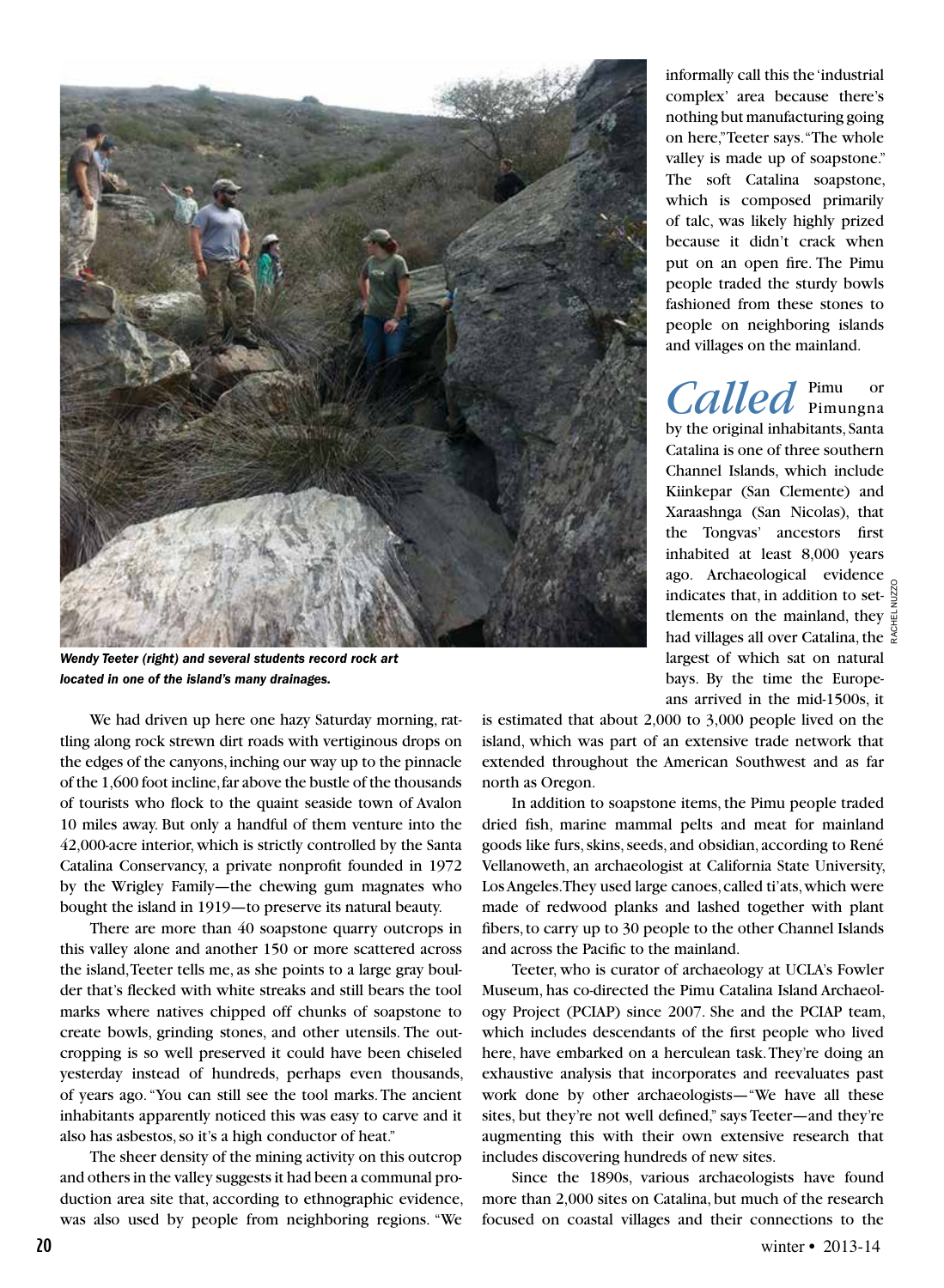mainland. "We know relatively little about the island because the work that has been done was sporadic and there's a big black hole in our knowledge of Catalina's archaeological record because all these disparate pieces of information haven't been synthesized," says Vellanoweth, who has done extensive excavations on nearby San Nicolas Island, but is not part of the PCIAP. "Teeter and her team are in the initial stages of doing exactly that."

"The PCIAP envisioned bringing together multiple disciplines and different communities to understand the past in a more holistic and scientifically rigorous way," according to Teeter. Toward that end, the researchers have adopted what is called an indigenous archaeology approach, partnering with descendant communities to interpret the archaeological record with the help of ethnographic accounts and oral histories gathered from Southern California tribes with traditional connections to the Channel Islands. "The project was first conceived with members of the Tongva community who were interested in a less pre-conceived notion of the past that incorporated some of their traditional explanations of their past as hypotheses," Teeter says. Informed by ethnographic, archaeological, and environmental data, the researchers' ultimate goal is to paint a more complete picture of what daily life was like for the Pimu people over time.

PCIAP co-director Desiree Martinez, an archaeology doctoral student at Harvard and a member of the Tongva tribe, notes that "because my community was under missionization, we've lost a lot of that history and knowledge. But there are stories, not only within our community, but also in other tribal communities, about the specialness of Catalina. We'd like to link these stories to what we're seeing in the archaeological record."





*Native American student Priscilla Naylor inspects an artifact while surveying near Two Harbors.*



*Intricate designs are often found carved on soapstone plaques such as this one housed in the Catalina Island Museum.*

Several <sup>miles</sup> away from the airport, 19 stu-<br>dents who are participating in a field school sponsored by California State University, Northridge, sit hunched over workbenches in a classroom at the USC Wrigley Marine Science Center. They laboriously go through zip lock plastic bags containing bone fragments, shells, and other artifacts that have been unearthed over the past century by other archaeologists. The students identify, label, and catalogue these items, which are part of the Catalina Island Museum's collections. Teeter notes that five students are doing master's theses that focus on their analyses of the artifacts.

The museum also houses some of the artifacts found by the notorious amateur archaeologist Ralph Glidden, who was hired by George Gustav Heye in 1919-20 to recover items that would be displayed in Heye's Museum of the American Indian. Glidden excavated hundreds of sites on the island between 1919 and 1928, digging up cemeteries that contained numerous human skeletons as well as thousands of artifacts, including mortars and pestles used for preparing food, cooking stones, bone and stone knives, arrowheads, war clubs, and fishhooks. He displayed some of them in a makeshift museum that was a sensationalized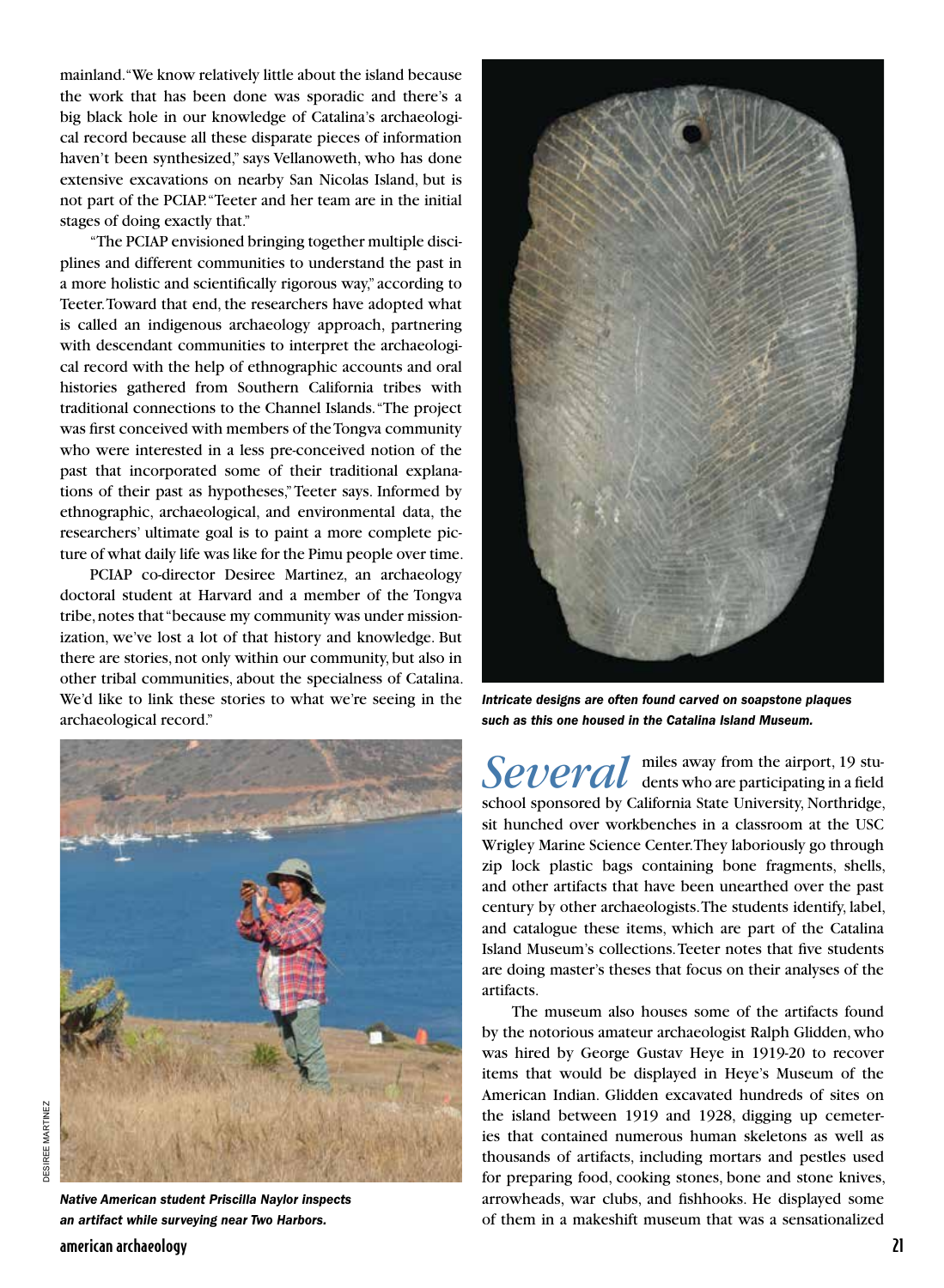

*Students identify some of the artifacts in the Catalina Island Museum's archaeology collections.*

tourist attraction in the first half of the 20th century.

Organizing and analyzing all this material from past excavations helps the researchers to better understand the island's past. This information is put into a computer database that will also be available to other researchers. "There's a long history of archaeological research on Catalina where there was more collecting going on than report writing, and inventories and catalogues have been lost over time, or were simply sitting in the back rooms of museums or collections and were just overlooked," says Karimah Kennedy Richardson, a staff archaeologist for the Autry National Center/ Southwest Museum of the American Indian and the PCIAP's third co-director. "Synthesizing and cataloguing all this information gives us a better idea of what we have." Kennedy Richardson and her colleagues are also combining this information with data from Tongva sites on the other Channel Islands and the mainland in order to get a regional picture of the lives of the ancestral Tongva.

What they've discovered so far upends some long held beliefs about the island's original inhabitants and their settlement patterns. The density of the settlements has surprised the archaeologists. Virtually none of the island lacks evidence of human occupation. The Pimu people also appear to have been more sophisticated than was previously thought. It had been assumed by cultural ecologists that, as their population increased, the Pimu people depleted their food supply, which consisted primarily of seafood, and were struggling to survive.

But the PCIAP researchers have found sufficient remains of seafood, as well as edible plants, which date throughout the island's occupation, to suggest the Pimu people had an adequate supply of food. Furthermore, analysis of the human bones recovered by Glidden suggests they were healthy and active. "You see the thickening of the bones, where the muscles attach, and they have a much more robust skeleton, and tend to be a little huskier as compared to our modern skeletons," says Martinez. "My ancestors were able to run and climb up and down the hills without a second thought; their skeletons show that. As a modern people we see a hill and it takes us forever to climb. Our project is showing that these heights and distances were not seen as an obstacle to the Pimu ancestors."

With the help of the Catalina Island Conservancy's environmental scientists and the native community, the archaeologists have also found evidence that the Pimu people practiced simple horticulture, growing trees and plants they imported from the mainland that better suited their needs than the indigenous varieties. For example, Catalina is dominated by the island scrub oak, whose acorn is small and has tannic acid that must be leached before eating. So the Pimu people brought over the seeds of a Valley Oak from the mainland and began to harvest its much larger and tastier acorns for food. Indian tobacco, which is identified as a medicinal plant and was apparently used in ceremonies on Catalina, was also brought over from the mainland, as were plants that were particularly good for weaving baskets.

Using information from their own survey work, the archaeologists are incorporating the natural environment the modern locations of springs, stone outcrops, and the general topography—into their analysis, something that the